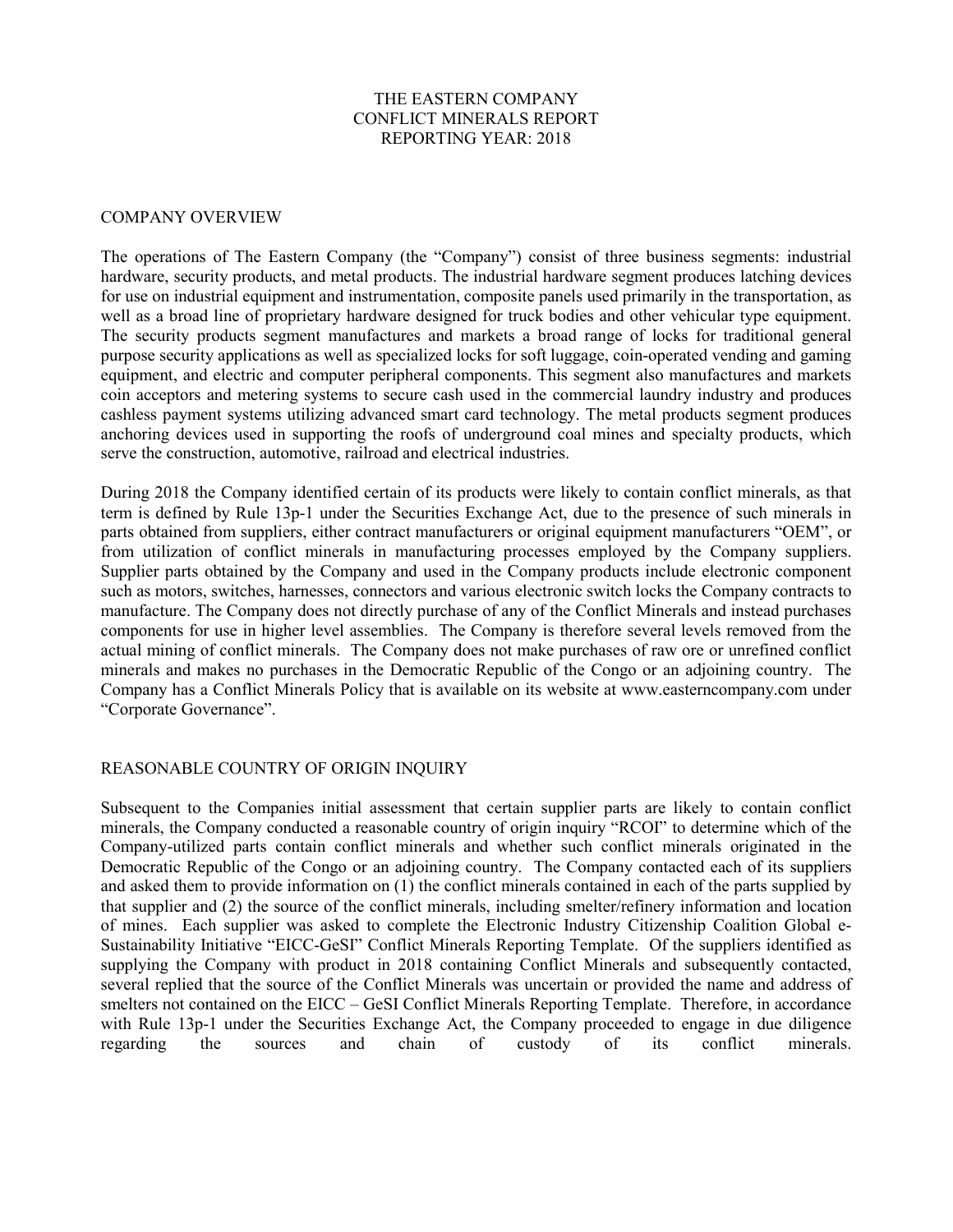## DUE DILIGENCE - STANDARD UTILIZED

The Company designed its due diligence framework to conform in all material respects with the framework provided by The Organization for Economic Co-operation and Development "OECD" Due Diligence Guidance for Responsible Supply Chains of Minerals from Conflict-Affected and High-Risk Areas, an internationally-recognized due diligence framework.

### DUE DILIGENCE - PROCESS

The Eastern Company due diligence exercise included:

1. Submitting the EICC - GeSI Conflict Minerals Reporting Template to each supplier of parts potentially containing conflict minerals. That template provided a standardized method for The Eastern Company to use in the collection of representations, statements and data from the Company's suppliers relative to the presence, use, source and chain of custody of conflict minerals in supplier parts that are incorporated in the Company's products for sale to end- use customers.

2. Supplying the EICC-GeSI's Conflict Free Smelter "CFS" reference list, this is a listing of known smelters to be validated as with Conflict Free minerals.

3. Comparing smelters identified in the reporting templates against the list of smelter facilities which have been identified as "conflict free" by the EICC-GeSI Conflict Free Sourcing program. The CFS program is a voluntary program whereby an independent third party evaluates smelter procurement activities to determine whether a smelter has sufficiently demonstrated that all materials processed by that smelter originated from sources that do not directly or indirectly finance or benefit armed groups in the Democratic Republic of the Congo or an adjoining country.

In numerous instances the Company received, after repeat inquiries, conflicting or incomplete information regarding those facilities utilized to process necessary conflict minerals in supplier parts, as well as insufficient information regarding the mine(s) or source(s) of origin of those conflict minerals. Nevertheless, each supplier response was evaluated and, where possible, validated to determine sufficiency, accuracy or completeness of its response. For each supplier response, the Company subsequently assessed whether the conflict minerals identified, or those conflict minerals that may not have been identified, were consistent with the nature and characteristics of the supplied part. For each supplier response that was insufficient, potentially inaccurate or incomplete, the Company contacted that supplier for follow up, sometimes contacting certain suppliers on multiple occasions. No supplier to our EICC-GeSI response stated that conflict minerals were sourced from the Democratic Republic of the Congo or an adjoining country. Of the several hundred suppliers the Company purchases from, several suppliers could not identify the smelter of the conflict mineral or the country where the Conflict Minerals were smelted. If a supplier stated that conflict minerals in its product were not sourced from the Democratic Republic of the Congo or an adjacent country but did not substantiate that information, the Company proceeded to verify that supplier response. Typically, verification involved a more detailed review of the supplier's smelter response and, where possible, discussion with the supplier. If a supplier's response could not be validated through details provided to the Company with regard to the smelter and/or smelters involved, then the supplier response in question was determined to be uncertain or unknown relative to the question of sourcing of raw material and was reflected as such in the Company EICC-GeSI template summary.